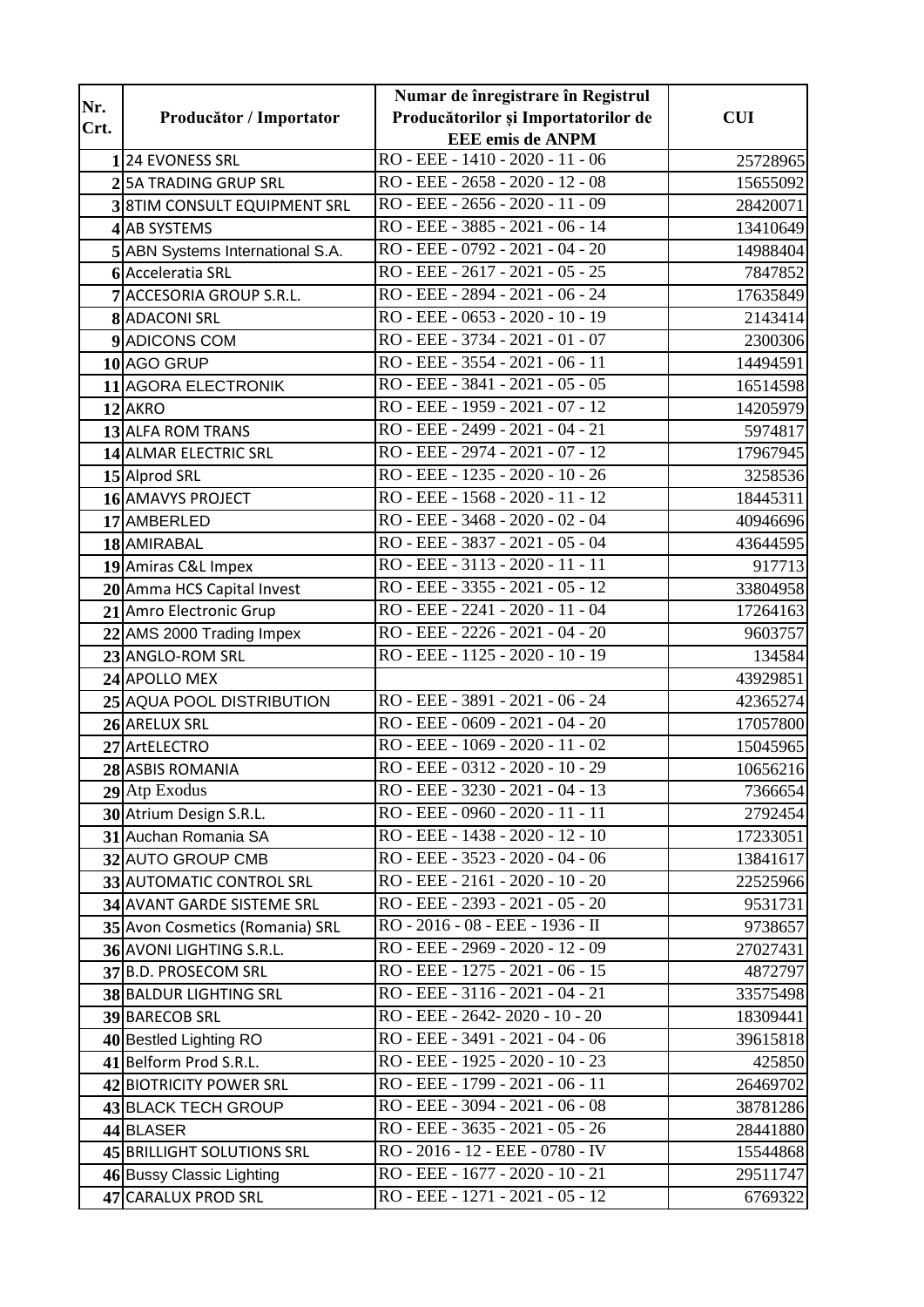| 48 CDC Expert SRL                                              | RO - EEE - 2581 - 2021 - 06 - 02 | 21516404 |
|----------------------------------------------------------------|----------------------------------|----------|
| 49 CESIVO SRL                                                  | RO - EEE - 1098 - 2021 - 07 - 12 | 6779296  |
| 50 CHALLENGE COM SRL                                           | RO - EEE - 2699 - 2021 - 05 - 26 | 6618508  |
| 51 CIATO GALVANOTEHNIC                                         | RO - EEE - 1866 - 2020 - 10 - 28 | 8345137  |
| 52 CLEVER TOYS SRL                                             | RO - EEE - 2234 - 2020 - 10 - 21 | 27821113 |
| 53 KUIBA LIVING                                                | RO - EEE - 2457 - 2020 - 10 - 19 | 14179624 |
| 54 COMTEC 2000 INC SRL                                         | RO - EEE - 0212 - 2021 - 05 - 20 | 6423689  |
| 55 Cooper Industries Romania SRL                               | RO - EEE - 1877 - 2021 - 06 - 11 | 26322417 |
| 56 CORVIN DESIGN SRL                                           | RO - EEE - 2379 - 2021 - 04 - 06 | 24299482 |
| 57 CROMALIGHT                                                  | RO - EEE - 3553 - 2021 - 07 - 14 | 34435743 |
| 58 CUSTOMER TRADE CENTER                                       | RO - EEE - 3771 - 2020 - 12 - 21 | 42741255 |
| 59 D'ENERGIE ECOPOINT                                          | RO - EEE - 4056 - 2021 - 11 - 19 | 30441360 |
| 60 DABLEROM SRL                                                | RO - EEE - 0798 - 2020 - 11 - 11 | 13572136 |
| 61 DANTE INTERNATIONAL SA                                      | RO - EEE - 1234 - 2020 - 11 - 02 | 14399840 |
| 62 DATASEC CONSULTING SRL                                      | RO - EEE - 3228 - 2020 - 10 - 20 | 17819795 |
| 63 dB TECHNOLIGHT SRL                                          | RO - EEE - 1247 - 2020 - 10 - 26 | 3049840  |
| 64 DECO ELECTRIC                                               | RO - 2014 - 10 - EEE - 2142 - I  | 16413887 |
| 65 DECOLUX SRL                                                 | RO - EEE - 2989 - 2020 - 12 - 10 | 3192946  |
| 66 DEKOS DAREM GROUP                                           | RO - EEE - 3453 - 2021 - 04 - 26 | 40762154 |
| 67 DELTAMED SRL                                                | RO - EEE - 3033 - 2020 - 10 - 19 | 9434372  |
| 68 DEMCO ELECTRO DESIGN S.R.L.                                 | RO - EEE - 2548 - 2020 - 11 - 17 | 26521185 |
| 69 DEMCO LIGHTING S.R.L.                                       | RO - EEE - 2547 - 2020 - 12 - 29 | 29916775 |
| 70 DENTEX TRADING                                              | RO - EEE - 2079 - 2020 - 10 - 19 | 16293888 |
| 71 DIETAL ROUMANIE SRL                                         | RO - EEE - 1149 - 2020 - 11 - 16 | 14635763 |
| 72 Dominant Electric srl                                       | RO - EEE - 0800 - 2021 - 06 - 30 | 18762174 |
| 73 DUO DESIGN KEY SHOP PROJEC RO - EEE - 2849 - 2021 - 05 - 31 |                                  | 16936592 |
| 74 DX OPTOELECTRONIC TECHNOL RO - EEE - 2102 - 2021 - 05 - 12  |                                  | 33148250 |
| 75 Eaton Electric                                              | RO - EEE - 1541 - 2020 - 10 - 30 | 10061706 |
| 76 ECOENERGY ENGINEERING SRL                                   | RO - 2017 - 03 - EEE - 2832 - I  | 3570936  |
| 77 EGLO ROMANIA PRODEXIM SRL                                   | RO - EEE - 0549 - 2021 - 06 - 30 | 8863465  |
| 78 EKONOLED SRL                                                | RO - EEE - 1980 - 2021 - 04 - 20 | 24446370 |
| 79 ELBA                                                        | RO - EEE - 0104 - 2021 - 06 - 17 | 1816318  |
| 80 ELECTIK CLASIC TECHNOLOGY                                   |                                  | 31575602 |
| 81 ELECTRIC GROUP SRL                                          | RO - EEE - 1420 - 2021 - 04 - 20 | 14317824 |
| 82 ELECTRIC L.T.                                               | RO - EEE - 2961 - 2020 - 11 - 02 | 14576764 |
| 83 ELECTROCENTER                                               | RO - EEE - 3879 - 2021 - 05 - 31 | 14162240 |
| 84 ELECTROGLOBAL S.A.                                          | RO - EEE - 0249 - 2021 - 06 - 11 | 16571917 |
| 85 ELECTROMAGNETICA S.A                                        | RO - EEE - 1394 - 2020 - 10 - 23 | 414118   |
| 86 ELECTROM PROFESSIONAL                                       | RO - EEE - 3848 - 2021 - 05 - 11 | 37090339 |
| 87 Electromtrade SRL                                           | RO - EEE - 1712 - 2021 - 05 - 26 | 9782377  |
| 88 ELECTRONIC INTERACTIV S.R.L.                                | RO - EEE - 0923 - 2021 - 06 - 02 | 19090829 |
| 89 ELECTRONIN INVEST                                           | RO - EEE - 3689 - 2020 - 11 - 17 | 42490501 |
| 90 ELKRILA                                                     | RO - EEE - 3840 - 2021 - 05 - 05 | 11191712 |
| 91 ELPREST SRL                                                 | RO - EEE - 1334 - 2020 - 10 - 19 | 6125160  |
| 92 EMERIGOS SRL                                                | RO - EEE - 1928 - 2020 - 11 - 03 | 15339782 |
| 93 EMIRATECH SOLUTIONS                                         | RO - EEE - 3478 - 2021 - 05 - 21 | 32726363 |
| 94 ENER ROM INSTAL SRL                                         | RO - EEE - 3017 - 2021 - 04 - 13 | 36398366 |
| 95 ENER ROM S.R.L.                                             | RO - EEE - 0080 - 2020 - 10 - 19 | 12931967 |
| 96 ENERGOLUX IMPEX SRL                                         | RO - EEE - 0372 - 2021 - 06 - 11 | 8728760  |
| 97 ESENTIAL COMED                                              | RO - EEE - 3847 - 2021 - 05 - 11 | 6126556  |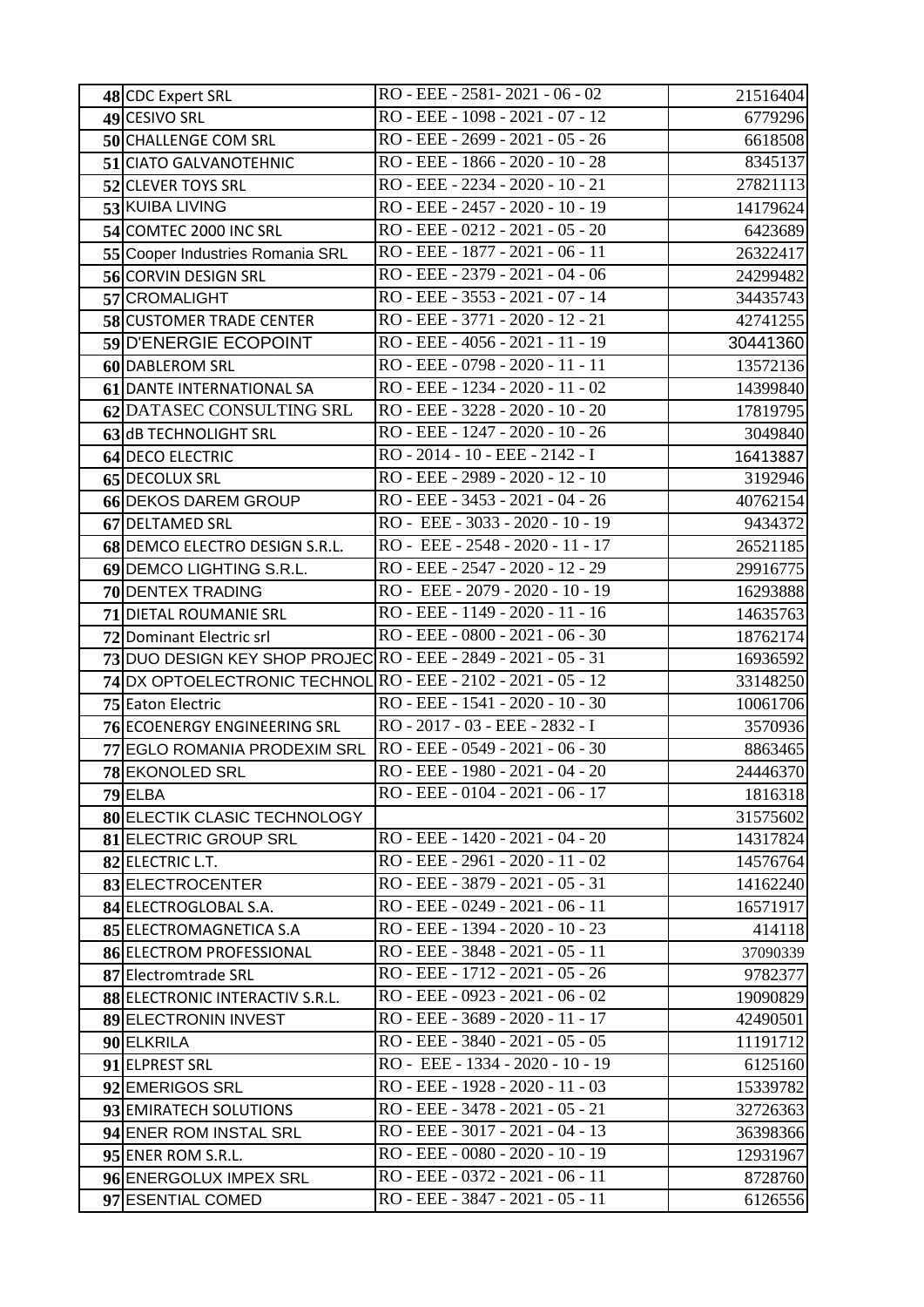| 98 EURO VIAL LIGHTING SRL                                        | RO - EEE - 0926 - 2020 - 10 - 28   | 6742610  |
|------------------------------------------------------------------|------------------------------------|----------|
| 99 EUROSTIL LIGHT SRL                                            | RO - EEE - 2207 - 2020 - 11 - 09   | 29505931 |
| 100 EVALIGHT                                                     | RO - EEE - 2514 - 2021 - 07 - 09   | 18256240 |
| 101 EXE GREEN HOLDING SRL                                        | RO - EEE - 2682 - 2021 - 07 - 12   | 29996570 |
| 102 EXODUS LIGHTING                                              | RO - EEE - 0245 - 2020 - 12 - 08   | 4704203  |
| 103 FLASH LIGHTING SERVICES SA                                   | RO - EEE - 0107 - 2021 - 05 - 12   | 13845929 |
| 104 FOERCH S.R.L.                                                | RO - EEE - 1671 - 2020 - 10 - 20   | 22816329 |
| 105 FOGLIANI ROMANIA SRL                                         | RO - EEE - 1090 - 2021 - 05 - 12   | 15404058 |
| 106 FRAIMAR PRO                                                  | RO - EEE - 3671 - 2020 - 10 - 21   | 40094446 |
| 107 G.F.A. Securitate Systems SRL                                | RO - EEE - 2544 - 2020 - 12 - 08   | 28922353 |
| 108 Gasom DS                                                     | RO - EEE - 3210 - 2020 - 11 - 10   | 35938930 |
| 109 GAVRICOM SRL                                                 | RO - EEE - 2139 - 2021 - 06 - 08   | 9543540  |
| 110 GC INDOOR                                                    | RO - EEE - 4091 - 2021 - 12 - 17   | 43677240 |
| 111 GELOR TRADING COM                                            | RO - EEE - 0752 - 2021 - 04 - 13   | 9178215  |
| 112 GemRaDuo Impex SRL                                           | RO - EEE - 2033 - 2021 - 04 - 22   | 16692374 |
| 113 GENERAL MEEL ELECTRIC SRL                                    | RO - EEE - 3604 - 2021 - 04 - 20   | 3755713  |
| 114 German Quality Solution                                      | RO - EEE - 3321 - 2020 - 11 - 04   | 18530077 |
| 115 GEWISS ROMANIA SRL                                           | RO - EEE - 2529 - 2021 - 05 - 11   | 21379110 |
| 116 GINA AIA KADI SISTER                                         | RO - EEE - 3913 - 2021 - 07 - 14   | 31444402 |
| 117 GNV OMEGA TRADING SRL                                        | RO - EEE - 2810 - 2020 - 10 - 19   | 6355614  |
| 118 GRAPHTEC DESIGN SRL                                          | RO - EEE - 0485 - 2021 - 04-08     | 10440165 |
| 119 GREAT DEALZZ                                                 | RO - EEE - 3615 - 2020 - 08 - 17   | 38059404 |
| 120 Green A.I. Concept                                           | RO - EEE - 3592 - 2020 - 07 - 08   | 41751897 |
| 121 Greentek Lighting SRL                                        | RO - EEE - 1721 - 2021 - 06 - 30   | 25464863 |
| 122 GTS AUTOMATIZARI INDUSTRIAL RO - EEE - 2478 - 2020 - 12 - 08 |                                    | 23992218 |
| 123 H TREND WILL                                                 | RO - EEE - 1413 - 2020 - 11 - 06   | 26449136 |
| 124 HABITAT ENERGY SRL                                           | RO - EEE - 2578 - 2021 - 06 - 15   | 24329885 |
| 125 HAMA DISTRIBUTION ROMANIA                                    | RO - EEE - 1123 - 2020 - 11 - 05   | 23414737 |
| 126 HDB Smart System                                             | RO - EEE - 3190 - 2020 - 11 - 09   | 30726626 |
| 127 HELIOS PLS                                                   | RO - EEE - 0578 - 2020 - 10 - 29   | 10569357 |
| 128 HESTIA COMPANY ROM                                           | RO - EEE - 2413 - 2020 - 11 - 12   | 17586720 |
| 129 HONEST GENERAL TRADING                                       | RO - EEE - 0803 - 2020 - 10 - 19   | 6615609  |
| 130 HIDROTECHNIKA                                                | RO - EEE - 1941 - 2021 - 05 - 19   | 15324552 |
| 131 HORNBACH CENTRALA SRL                                        | RO - EEE - 0937 - 2020 - 11 - 16   | 17777320 |
| 132 HOSPITAL TECHNICAL SOLUTION RO - EEE - 3216 - 2021 - 04 - 16 |                                    | 39292806 |
| 133 IANLUX SRL                                                   | RO - EEE - 1282 - 2021 - 05 - 12   | 1556102  |
| 134 ICATCH DESIGN SRL                                            | RO - EEE - 2686 - 2021 - 06 - 11   | 33302129 |
| 135 ICCO INSTAL                                                  | RO - EEE - 3422 - 2021 - 04 - 06   | 15726584 |
| 136 IDMAR SERV SRL                                               | RO - EEE - 2633 - 2020 - 11 - 12   | 5355594  |
| 137 IKEA ROMANIA S.A.                                            | RO - EEE - 1863 - 2021 - 04 - 13   | 17547941 |
| 138 ILIGHTING STORE SRL                                          | RO - EEE - 3186 - 2020 - 11 - 06   | 26961887 |
| 139 ILMODE CO                                                    | RO - EEE - 3762 - 2021 - 02 - 10   | 42042079 |
| 140 IMARK SISTEM S.R.L.                                          | $RO$ - EEE - 0652 - 2021 - 06 - 02 | 21434282 |
| 141 INTERDECOR WOOD                                              | RO - EEE - 3800 - 2021 - 03 - 29   | 30146661 |
| 142 INTERSOFEX SRL                                               | RO - EEE - 1474 - 2020 - 10 - 23   | 413384   |
| 143 IOKO ELECTRIC COMPANY S.R.L.                                 | RO - EEE - 0660 - 2020 - 10 - 26   | 4714622  |
| 144 J.K.B. GLOBAL SRL                                            | RO - EEE - 2552 - 2021 - 05 - 10   | 27516713 |
| 145 JUGUAR IMP SRL                                               | RO - EEE - 2257 - 2020 - 10 - 19   | 6769845  |
| 146 KANLUX LIGHTING SRL                                          | RO - EEE - 1902 - 2021 - 05 - 25   | 28114668 |
| 147 Kaufland Romania SCS                                         | $RO$ - EEE - 0046 - 2020 - 11 - 03 | 15991149 |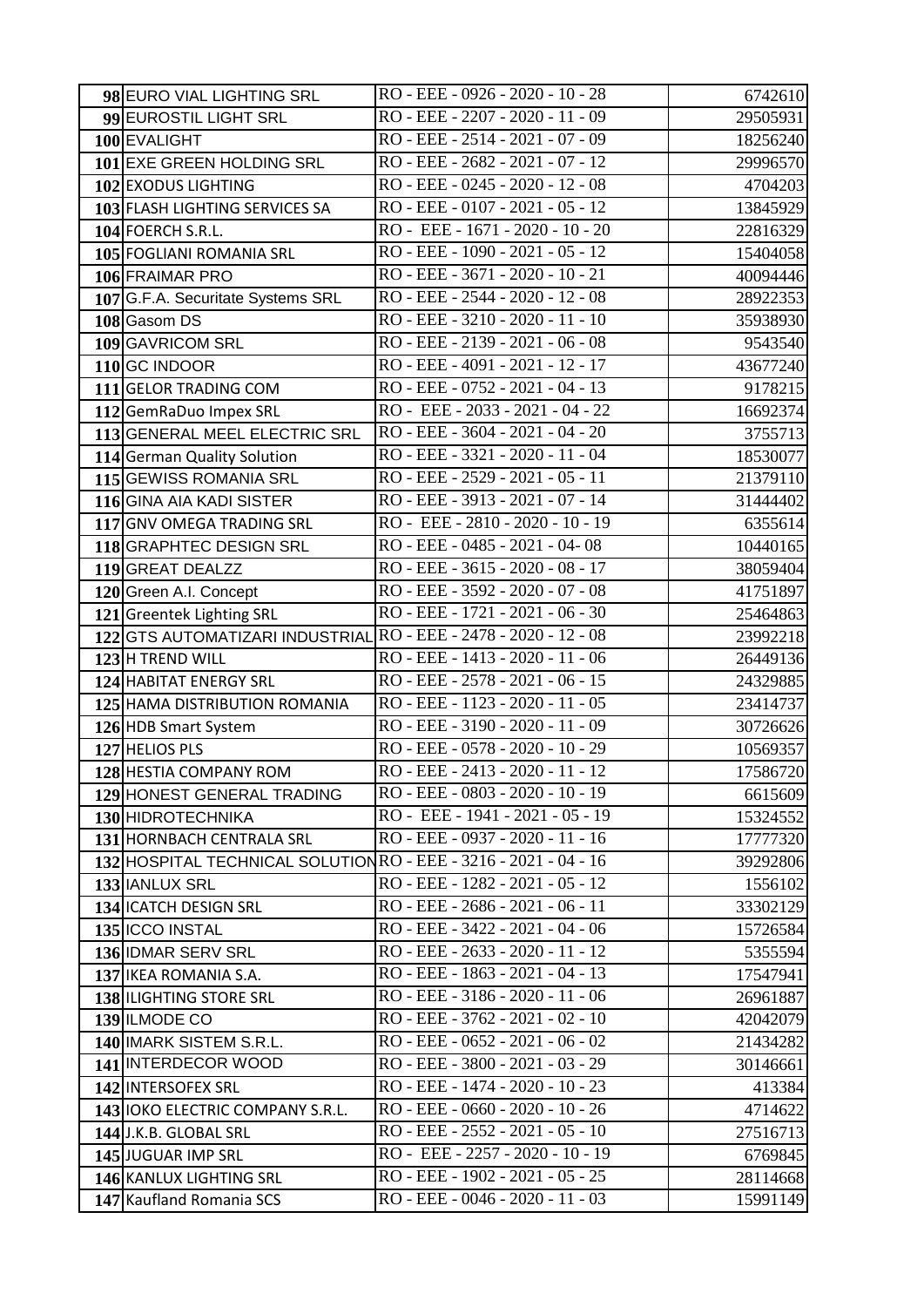| 148 KEMBICO TRADING SRL                                            | RO - EEE - 2091 - 2020 - 10 - 22  | 32558480     |
|--------------------------------------------------------------------|-----------------------------------|--------------|
| 149 XXXLUTZ GROUP                                                  | RO - EEE - 1105 - 2020 - 11 - 05  | 19706741     |
| 150 KLAUSEN EXIM SRL                                               | RO - EEE - 0552 - 2021 - 05 - 06  | 6839312      |
| 151 KOLARZ KAAL ROMANIA SRL                                        | RO - EEE - 1332 - 2021 - 05 - 31  | 15521872     |
| 152 KRONSTIL AQUARISTIK SRL                                        | RO - EEE - 2342 - 2020 - 10 - 21  | 28561135     |
| 153 LAMBDA SYSTEME KFT                                             | RO - EEE - 3699 - 2021 - 06 - 15  | 01-09-166294 |
| 154 LAMPALAMPA                                                     | RO - EEE - 3263 - 2020 - 11 - 11  | 40605400     |
| 155 LC INTERACTIVE                                                 | RO - EEE - 1898 - 2020 - 12 - 08  | 17956237     |
| 156 LED4ALL                                                        | RO - EEE - 3763 - 2021 - 02 - 10  | 43278516     |
| 157 LED&Kompakt                                                    | RO - EEE - 1586 - 2020 - 10 - 26  | 4522279      |
| 158 LEDO LINE                                                      | RO - 2017 - 08 - EEE - 2935- I    | 28894660     |
| 159 LEDTRADING SRL                                                 | RO - EEE - 2008 - 2021 - 05 - 17  | 31775287     |
| 160 LEDVANCE GMBH                                                  | RO - EEE - 2661 - 2021 - 05 - 13  | HRB 220074   |
| 161 LED Market Tech                                                | RO - EEE - 3401 - 2020 -12 - 29   | 39739735     |
| 162 LED SCAPE                                                      | RO - EEE - 3719 - 2020 - 12 - 28  | 32156360     |
| 163 Leroy Merlin Romania SRL                                       | RO - EEE - 2223 - 2020 - 11 - 03  | 16702141     |
| 164 LEVIROM SRL                                                    | RO - EEE - 2614 - 2020 - 12 - 10  | 17000013     |
| 165 LIAMED                                                         | RO - EEE - 3573 - 2021 - 04 - 20  | 10188824     |
| 166 Lidl Discount S.R.L.                                           | RO - EEE - 1507 - 2020 - 11 - 05  | 22891860     |
| 167 LIDO ART INVEST SRL                                            | RO - EEE - 3139 - 2020 - 10 - 21  | 28441619     |
| 168 LIGHT CONCEPT PROFESIONAL                                      | RO - EEE - 3907 - 2021 - 07-09    | 41647439     |
| 169 LIGHT SMART CONSULTING SRL                                     | RO - EEE - 2171 - 2021 - 05 - 25  | 31564956     |
| 170 Lights Up Professional SRL                                     | RO - EEE - 0913 - 2021 - 05 - 19  | 17639565     |
| 171 LLINDY COMPANY                                                 | RO - EEE - 3446 - 2020 - 01 - 23  | 22739269     |
| 172 LOGIMAETICS ELECTRIC                                           | RO - EEE - 3823 - 2021 - 04 - 19  | 15871312     |
| 173 LUMIDEX EXPERT                                                 | RO - EEE - 3994 - 2021 - 09 - 27  | 30596712     |
| 174 LUMILUX STAR SRL                                               | RO - EEE - 2082 - 2021 - 05 - 06  | 28391740     |
| 175 LUMINECO SRL                                                   | RO - EEE - 1903 - 2020 - 11 - 09  | 31659177     |
| 176 Lux Line SRL                                                   | RO - EEE - 2582-2021 - 06 - 02    | 23585753     |
| 177 LUXTEN LIGHTING COMPANY S.A.                                   | RO - EEE - 0121 - 2021 - 05 - 25  | 6734030      |
| 178 MARBO TRADE                                                    | RO - EEE - 0897 - 2021 - 07 - 07  | 5157511      |
| 179 Master Graphic Media                                           | RO - EEE - 1624 - 2021 - 06 - 15  | 11186201     |
| 180 MAVARAM SRL                                                    | RO - EEE - 1473 - 2020 - 11 - 04  | 16961570     |
| <b>181 MAX</b>                                                     | RO - EEE - 3951 - 2021 - 07 - 26  | 3697680      |
| 182 MENTAVILL SRL                                                  | RO - EEE - 0526 - 2021 - 04 - 20  | 18066776     |
| 183 Merck Romania SRL                                              | RO - EEE - 1386 - 2021 - 06 - 26  | 20631065     |
| 184 MERCURY LIGHTING S.R.L                                         | RO - 2016 - 02 - EEE - 0915 - III | 4937616      |
| 185 METACOR ELECTRO SRL                                            | RO - EEE - 2193 - 2021 - 06 - 11  | 30897367     |
| 186 METRO CASH & CARRY ROMANIA SI RO - EEE - 0123 - 2020 - 10 - 28 |                                   | 8119423      |
| 187 MK ILLUMINATION SRL                                            | RO - EEE - 0521 - 2021 - 04 - 06  | 15856363     |
| 188 MOEMAX RO                                                      | RO - EEE - 3065 - 2020 - 10 - 23  | 36860294     |
| 189 MULTI WILL                                                     | RO - EEE - 1295 - 2020 - 11 - 12  | 24661727     |
| 190 MUCABO Trading                                                 | RO - EEE - 1612 - 2020 - 10 - 20  | 23113289     |
| 191 NAPA IMPEX SRL                                                 | RO - EEE - 2806 - 2021 - 04 - 16  | 1209219      |
| 192 NC STYLE                                                       | RO - EEE - 3875 - 2021 - 05 - 28  | 16857642     |
| 193 NEON LIGHTING SRL                                              | RO - EEE - 1845 - 2021 - 06 - 02  | 6799161      |
| 194 NEON PRODUCT SRL                                               | RO - EEE - 0957 - 2021 - 06 - 11  | 4744402      |
| 195 NEON SERVICE SRL                                               | RO - EEE - 1844 - 2021 - 06 - 02  | 16210750     |
| 196 NETWORK ONE DISTRIBUTION S RO - EEE - 0201 - 2020 - 10 - 19    |                                   | 15056387     |
| 197 NEWCOR ELECTRO MODULAR SHRO - EEE - 0892 - 2021 - 06 - 11      |                                   | 22332736     |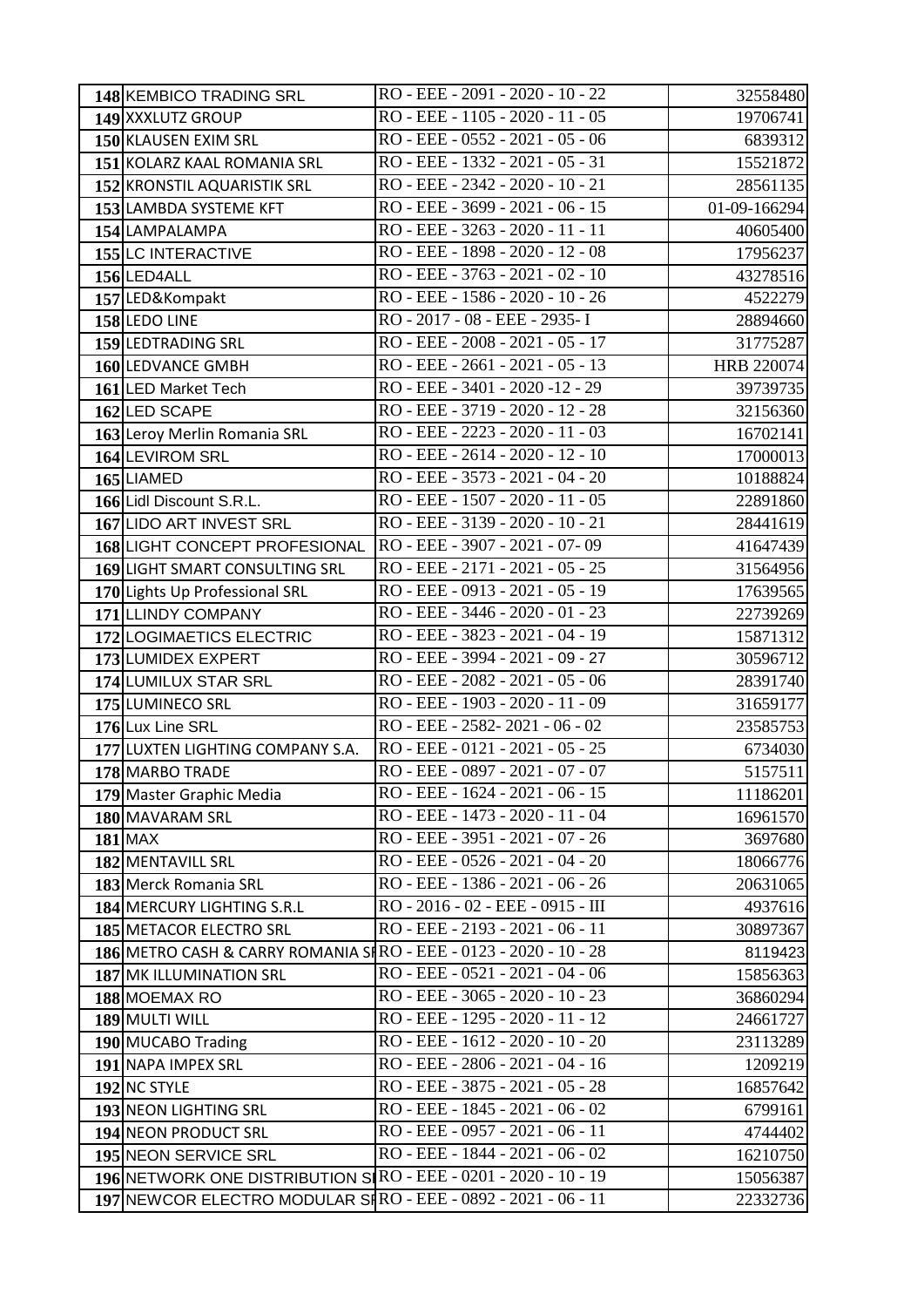| 198 NEXTPROFIL SRL                                              | RO - EEE - 3121 - 2020 - 11 - 06                                     | 26476653                                                                        |
|-----------------------------------------------------------------|----------------------------------------------------------------------|---------------------------------------------------------------------------------|
| 199 NORDIC IMPORT EXPORT CO                                     | RO - EEE - 3748 - 2021 - 02 - 01                                     | 6636202                                                                         |
| 200 Octovid International                                       | RO - EEE - 3013 - 2021 - 06 - 08                                     | 4599680                                                                         |
| 201 ODRA LICHT                                                  | RO - EEE - 3716 - 2021 - 02 - 09                                     | 43378434                                                                        |
| 202 ORION & GDS ELECTRIC SRL                                    | RO - EEE - 1680 - 2020 - 11 - 12                                     | 6658880                                                                         |
| 203 ORION ELECTRICS SRL                                         | RO - 2016 - 12 - EEE - 0781 - IV                                     | 8564811                                                                         |
| 204 Ormalight Romania SRL                                       | RO - EEE - 1093 - 2021 - 06 - 24                                     | 24089146                                                                        |
| 205 OSRAM ROMANIA SRL                                           | RO - EEE - 0081 - 2021 - 05 - 10                                     | 8654280                                                                         |
| 206 PERFORMANCE SRL                                             | RO - EEE - 2736 - 2020 - 10 - 19                                     | 11553880                                                                        |
| 207 PET NETWORK EUROPE                                          | RO - EEE - 3854 - 2021 - 05 - 17                                     | 25403319                                                                        |
| 208 PET PRODUCT SRL                                             | RO - EEE - 2264 - 2020 - 10 - 30                                     | 11156707                                                                        |
| 209 PGA ELECTRIC SRL                                            | RO - EEE - 1989 - 2021 - 07 - 12                                     | 13085777                                                                        |
| 210 PONTAQUA PISCINE SRL                                        | RO - EEE - 2518 - 2021 - 06 - 30                                     | 31930100                                                                        |
| 211 Power Electric SRL                                          | RO - EEE - 0754 - 2021 - 05 - 19                                     | 6929482                                                                         |
| 212 POWER TOP SRL                                               | RO - EEE - 1055 - 2021 - 06 - 11                                     | 15822786                                                                        |
| 213 PRAGMATIC TCV SRL                                           | RO - EEE - 2791 - 2021 - 07 - 14                                     | 34314512                                                                        |
| 214 PRAKTIKER ROMANIA S.A.                                      | RO - 2018 - 06 - EEE - 0202 - V                                      | 14398713                                                                        |
| 215 PRAVI LOGISTIC                                              | RO - EEE - 3449 - 2020 - 01 - 27                                     | 34893988                                                                        |
| 216 Prima Plus S.R.L.                                           | $RO$ - EEE - 1695 - 2020 - 11 - 02                                   | 14099304                                                                        |
| 217 PRODUSE WELLNESS                                            | RO - EEE - 3663 - 2021 - 07 - 14                                     | 40220030                                                                        |
| 218 PROENERG SRL                                                | RO - EEE - 2206 - 2021 - 06 - 08                                     | 9262854                                                                         |
| 219 PROENERG SRL.                                               | RO - EEE - 0221 - 2020 - 11 - 16                                     | 9716888                                                                         |
| 220 PROFESSIONAL SCENT SOLUTIO RO - EEE - 3779 - 2021 - 03 - 03 |                                                                      | 30160216                                                                        |
| 221 PROMELEK XXI S.A.                                           | RO - EEE - 0231 - 2020 - 10 - 28                                     | 6845993                                                                         |
| 222 PROTECTOR SYSTEM                                            | RO - EEE - 1569 - 2020 - 11 - 12                                     | 14482384                                                                        |
| 223 PRO RSQ SA                                                  | RO - EEE - 3540 - 2020 - 04 - 13                                     | 31389979                                                                        |
| 224 QUICK SMART CITY SRL                                        | RO - 2017 - 11 - EEE - 2975 - I                                      | 36758635                                                                        |
| 225 QUANTUM GLOBAL TEAM                                         | RO - EEE - 3929 - 2021 - 07 - 19                                     | 43421623                                                                        |
| 226 R&R TRADING GROUP SRL                                       | RO - EEE - 0779 - 2021 - 07 - 12                                     | 428946                                                                          |
| 227 RABALUX SRL                                                 | RO - EEE - 0918 - 2021 - 04 - 13                                     | 18390011                                                                        |
| 228 Rafi Medical SRL                                            | RO - EEE - 0721 - 2020 - 10 - 19                                     | 9245101                                                                         |
| 229 RALEX ICT CONSULTING                                        | RO - EEE - 3737 - 2021 - 01 - 12                                     | 42730221                                                                        |
| 230 Ravago Rom SRL                                              | RO - EEE - 3188 - 2021 - 05 - 31                                     | 14577891                                                                        |
| 231 RC ENERGO INSTALL                                           | RO - EEE - 2196 - 2020 - 10 - 19                                     | 17701071                                                                        |
| 232 REINFORCE PROTECT TEHNIC                                    | RO - EEE - 3802 - 2021 - 03 - 29                                     | 38365934                                                                        |
| 233 Remarkt Magazine                                            | RO - EEE - 1958 - 2020 - 11 - 11                                     | 31357586                                                                        |
| 234 REDO GROUP                                                  | RO - EEE - 2498 - 2021 - 04 - 20                                     | 13354433                                                                        |
| 235 REGENCY COMPANY S.R.L.                                      | RO - EEE - 2426 - 2021 - 05 - 17                                     | 11680026                                                                        |
| 236 RODA ELECTRIC INSTAL SRL                                    | RO - EEE - 2182 - 2020 - 10 - 20                                     | 21568055                                                                        |
| 237 ROMANIA HYPERMARCHE SA                                      | RO - EEE - 0888 - 2020 - 11 - 16                                     | 14374293                                                                        |
| 238 ROMIB SRL                                                   |                                                                      |                                                                                 |
|                                                                 | RO - EEE - 0582 - 2020 - 11 - 02                                     | 14623173                                                                        |
| 239 ROMNIN CONCEPT 2005                                         | RO - EEE - 2819 - 2020 - 11 - 04                                     | 17501456                                                                        |
| 240 ROYAL LIFE SOLUTION                                         | RO - EEE - 3441 - 2021 - 07 - 14                                     | 40269084                                                                        |
| 241 RTS ELECTRO SRL                                             | RO - EEE - 1573 - 2021 - 05 - 20                                     |                                                                                 |
| 242 RUBILLION                                                   | RO - EEE - 2508 - 2020 - 11 - 10                                     |                                                                                 |
| 243 S&O GROUP SRL                                               | RO - EEE - 2162 - 2021 - 07 - 14                                     |                                                                                 |
| 244 SANTANICO TRADE CENTER                                      | RO - EEE - 3440 - 2021 - 07 - 14                                     |                                                                                 |
| 245 SAVINI DUE SRL                                              | RO - EEE - 3198 - 2021 - 04 - 08                                     |                                                                                 |
| 246 Schreder Romania SRL<br>247 SEARCH CHEMICALS SRL            | RO - EEE - 0371 - 2021 - 06 - 30<br>RO - EEE - 1996 - 2020 - 10 - 19 | 15027012<br>33651820<br>6726216<br>38604578<br>15567276<br>11210601<br>15168143 |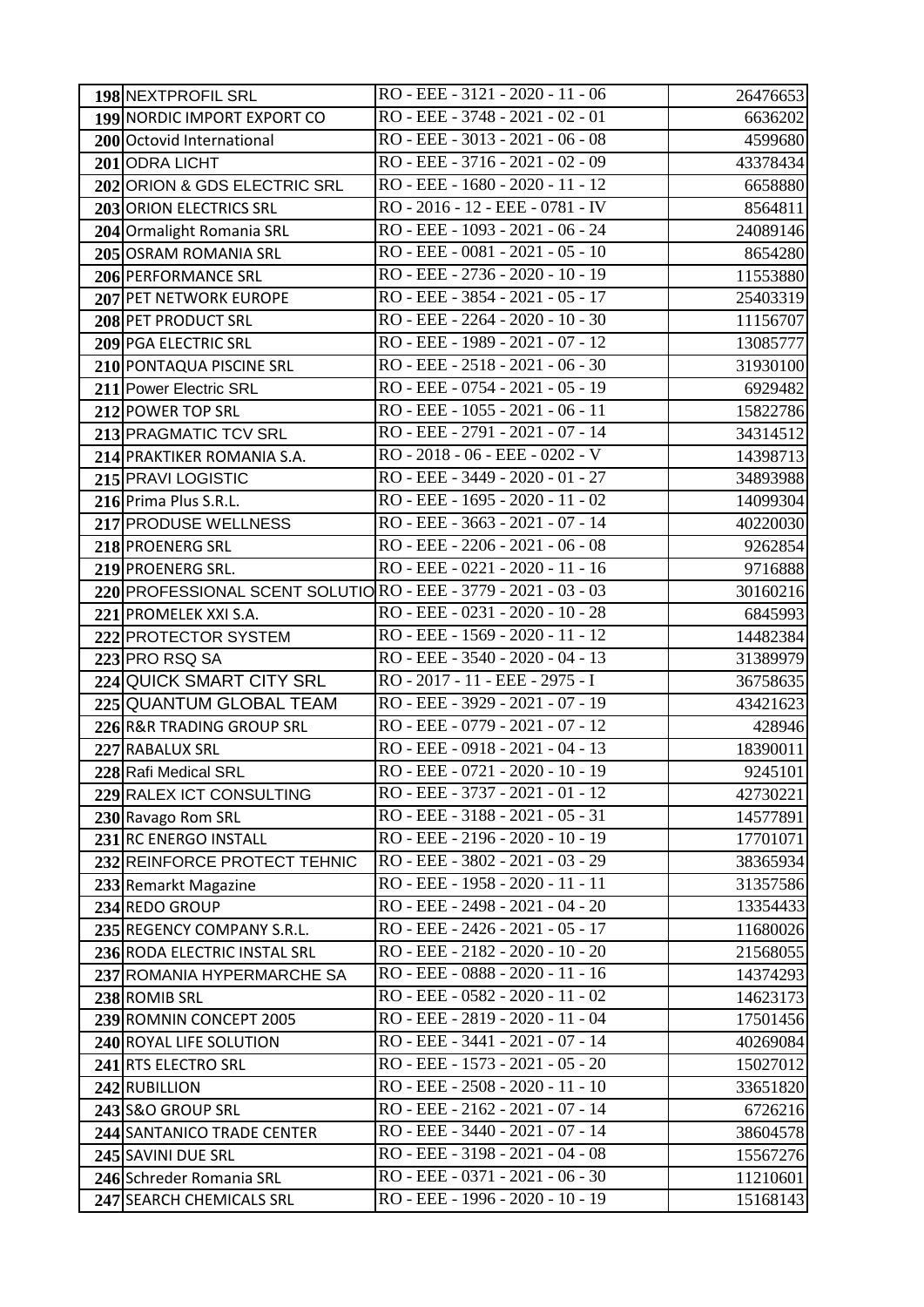| 248 SELGROS CASH & CARRY SRL                                               | RO - EEE - 1115 - 2020 - 10 - 19   | 11805367   |
|----------------------------------------------------------------------------|------------------------------------|------------|
| 249 SHOWMINE LED INSTALL SRL                                               | RO - EEE - 2511 - 2020 - 12 - 29   | 32519015   |
| 250 SHOWMINE TECH SRL                                                      | RO - EEE - 2510 - 2020 - 12 - 09   | 29021362   |
| 251 SIGNIFY ROMANIA SRL                                                    | RO - 2019 - 02 - EEE - 2554 - II   | 34715280   |
| 252 Simcontrol Solutions                                                   | RO - EEE - 2200 - 2020 - 10 - 21   | 29811442   |
| 253 SIMUS TRADING SRL                                                      | RO - EEE - 0351 - 2020 - 10 - 28   | 7108205    |
| 254 SIT TRADER PROD SRL                                                    | RO - EEE - 2972 - 2020 - 10 - 26   | 4536614    |
| 255 SKREKIS ELECTRIC (SK) SRL                                              | RO - EEE - 1406 - 2020 - 10 - 20   | 22803523   |
| 256 SMART LIGHT SOLUTIONS S.R.L.                                           | RO - EEE - 2170 - 2020 - 11 - 10   | 33105151   |
| 257 SMART LOFT STUDIO                                                      | RO - EEE - 3995 - 2021 - 09 - 27   | 36763690   |
| 258 SMART PRODUCTS I&D                                                     | RO - EEE - 3685 - 2021 - 05 - 19   | 32806659   |
| 259 SMART TRADE CENTER                                                     | RO - EEE - 3712 - 2021 - 07 - 14   | 42749380   |
| 260 SMART VOLT                                                             | RO - EEE - 3676 - 2020 - 11 - 05   | 42375308   |
| 261 SMP Transparent Solutions SRL                                          | RO - EEE - 1663 - 2020 - 12 - 29   | 23657086   |
| 262 SPIN COM-EXIM SRL                                                      | RO - EEE - 1971 - 2021 - 06 - 08   | 5969560    |
| 263 SOGARDI CONSULTING SRL                                                 | RO - EEE - 2720 - 2020 - 10 - 19   | 15377700   |
| 264 SOLAR WATTS SRL                                                        | RO - EEE - 2531 - 2021 - 04 - 27   | 25741581   |
| 265 Somogyi Elektronic                                                     | RO - EEE - 0513 - 2021 - 05 - 17   | 18761195   |
| 266 SONYA MOD SA                                                           | RO - EEE - 1965 - 2020 - 10 - 29   | 9224451    |
| 267 SOUND STIL                                                             |                                    | 14006682   |
| 268 Spot Vision Lighting Distribution srl RO - EEE - 2133 - 2021 - 06 - 02 |                                    | 17072311   |
| 269 SPRINTER 2000 SA                                                       | RO - EEE - 0164 - 2020 - 10 - 27   | 6620460    |
| 270 STEAUA ELECTRICA                                                       | RO - EEE - 0297 - 2020 - 06 - 24   | 932373     |
| 271 STEINEL DISTRIBUTION SRL                                               | RO - 2019 - 01 - EEE - 1108 - IV   | 25556436   |
| 272 SUN SPOT LIGHTNING                                                     | RO - EEE - 2779 - 2020 - 10 - 21   | 26477284   |
| 273 SUPER ECO-CASA S.R.L.                                                  | RO - EEE - 2559 - 2021 - 06 - 07   | 25359299   |
| 274 TECHNIQ CURENT TARE                                                    | RO - EEE - 4079 - 2021 - 12 - 13   | 24789158   |
| 275 TECHNO OFFICE SRL                                                      | RO - EEE - 3221 - 2021 - 06 - 07   | 15688073   |
| 276 TEHNOPLUS MEDICAL SRL                                                  | RO - EEE - 1004 - 2021 - 05 - 21   | 4261939    |
| 277 TELEAGA BROD CONF                                                      |                                    | 5031750    |
| 278 TEOPET SERVCOM SRL                                                     | RO - EEE - 2818 - 2020 - 12 - 18   | 6775006    |
| 279 TESVA srl                                                              | RO - EEE - 0300 - 2021 - 07 - 12   | 6450373    |
| 280 TLB Electro SRL                                                        | RO - EEE - 1792 - 2020 - 10 - 19   | 17437167   |
| 281 TOBIMAR SRL                                                            | RO - EEE - 1756 - 2020 - 10 - 30   | 11319570   |
| 282 TORGSERVICE RM                                                         | RO - EEE - 3819 - 2021 - 04 - 13   | 38148234   |
| 283 Total Telecomunications SRL                                            | RO - EEE - 3011 - 2021 - 07 - 14   | 18136910   |
| 284 Tracon Electric S.R.L.                                                 | RO - EEE - 1006 - 2021 - 05 - 19   | 11774546   |
| 285 TRIEURODATA SRL                                                        | RO - EEE - 0649 - 2021 - 06 - 02   | 17258331   |
| 286 Transfer Multisort Elektronik                                          | RO - EEE - 1491 - 2020 - 11 - 06   | 25222010   |
| 287 TRIPLAST SRL                                                           | RO - EEE - 3061 - 2021 - 05 - 19   | 14516495   |
| 288 Tungsram Operations Kft                                                | RO - EEE - 3072 - 2021 - 05 - 13   | HU26250061 |
| 289 TUNGS-STAR SRL                                                         | RO - EEE - 0165 - 2021 - 04 - 06   | 6536882    |
| 290 Urban Euroconcept SRL                                                  | RO - EEE - 3226 - 2020 - 11 - 10   | 38739044   |
| 291 URBIOLED SRL                                                           | RO - EEE - 2997 - 2021 - 05 - 26   | 32614831   |
| 292 V.E.M. Proiect Lighting S.R.L.                                         | RO - EEE - 2035 - 2020 - 11 - 09   | 29252723   |
| 293 VALORIS SRL                                                            | RO - EEE - 2515 - 2020 - 11 - 17   | 8859138    |
| 294 Velaelectric SRL                                                       | RO - 2017 - 12 - EEE - 2985 - I    | 31483649   |
| 295 VIATOR SERV SRL                                                        | RO - EEE - 1774 - 2020 - 12 - 09   | 16941394   |
| 296 VIOSIM IMPEX JUNIOR SRL                                                | RO - EEE - 3146 - 2020 - 11 - 06   | 26324825   |
| 297 VITACOM ELECTRONICS SRL                                                | $RO$ - EEE - 0461 - 2021 - 05 - 11 | 214527     |